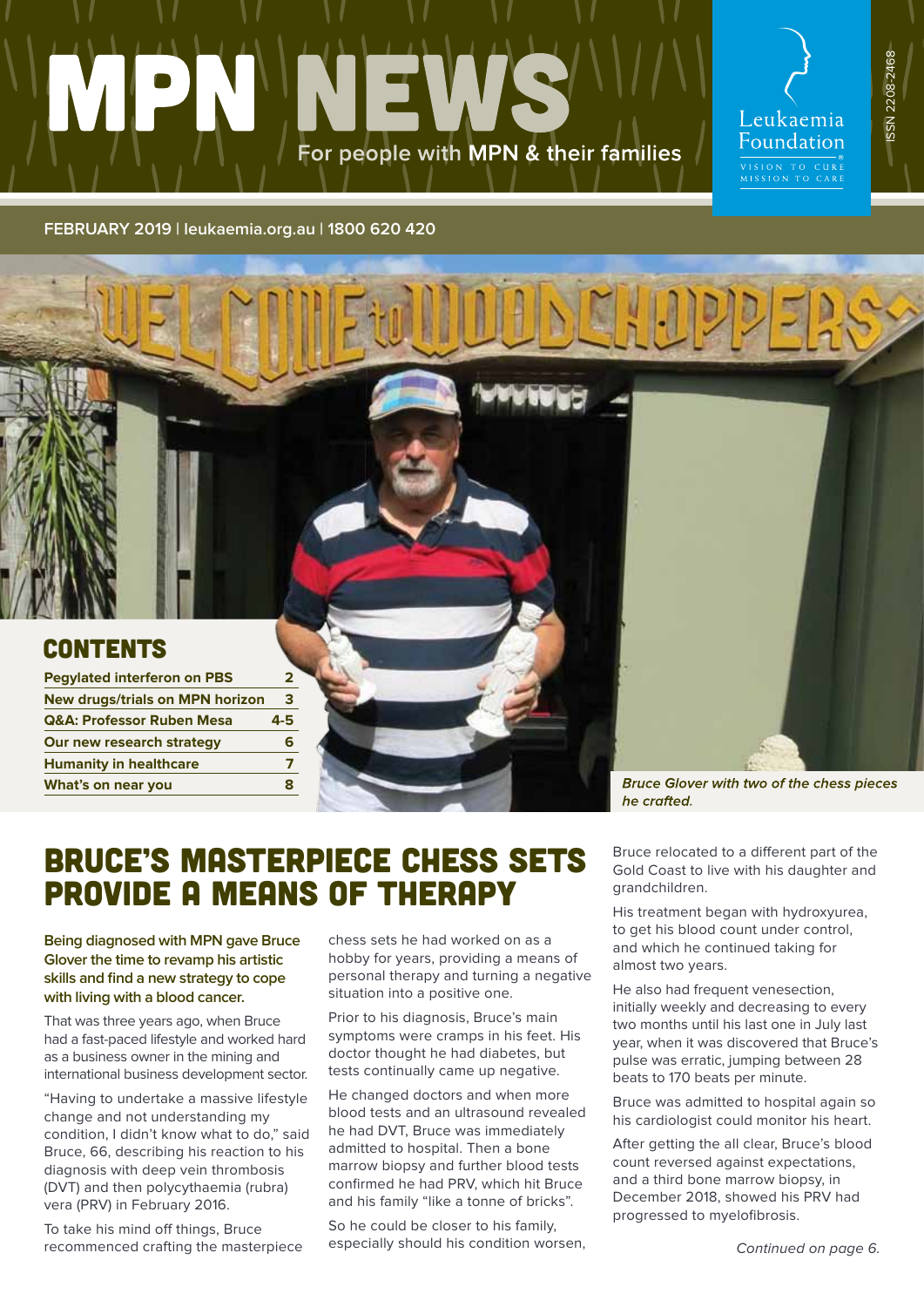## PEGYLATED INTERFERON NOW ON PBS

**After seven years advocating for the PBS-listing of pegylated interferon alfa-2a (Pegasys®) Nathalie Cook, 54, went to her local Melbourne pharmacy on August 1 last year to have her script filled.**

Thanks to her unrelenting efforts, peginterferon (Pegasys) is the first-ever consumer-instigated PBS drug listing in Australia, and it has unrestricted access.

"It was really exciting and the response from the MPN community was absolutely overwhelming," said Nathalie, a dietitian who was diagnosed with essential thrombocythaemia (ET) in 2008.

"So many people have contacted me and recently a Sydney GP thanked me for what I'd done to get Pegasys on the PBS. She had a young patient who wanted to get pregnant and couldn't have hydroxyurea (HU) because it's teratogenic [can disturb development of an embryo/fetus]."

#### **Clinical guidelines developed**

Once peginterferon was PBS listed, Nathalie said there was a time lag before haematologists knew it was available for MPNs.

"Then, having had no experience using it in MPN, they didn't know what doses to prescribe," said Nathalie.

At Dr Cecily Forsyth's instigation, a group of Australian haematologists got together and wrote clinical guidelines for the use of peginterferon in MPN, covering the different diseases – ET, polycythaemia vera (PV), myelofibrosis (MF) – and conditions, e.g., pregnancy.

"I was asked to write a section on how Pegasys got listed," said Nathalie, who was among the eight co-authors of a paper that is about to be published in Internal Medicine Journal.

#### **Nathalie's interferon experience**

In 2010, Nathalie's diagnosis progressed to PV and when she began treatment on interferon alfa-2a (Roferon-A®) the following year, she had lots of side-effects.

"I started calling Roche [the manufacturer], asking about their intentions for getting Pegasys on the PBS.

"They said they had no plans, there was no data and it was not TGAapproved," said Nathalie, but she kept on calling Roche.

"The reasons I wanted peginterferon was its ability to improve the outcome by preventing progression to MF.

"And it's a better drug. Interferon (IFN) is a hormone produced by the body in response to viral infections. In MPN, IFN stimulates the immune system to control the disease, is not leukaemogenic (doesn't cause acute leukaemia) and won't promote progression, as I believe HU does."

At the end of 2012, Nathalie started on Pegasys, supplied by Roche on compassionate access on a yearby-year basis, then indefinitely under a grandfather ruling after a co-payment system began. "This copayment system made me even more determined to get it on the PBS. I felt really bad that I was getting it and other people either couldn't get it or had to partially pay for it.

"I continued to annoy Roche," said Nathalie\*.

#### **Benefits of peginterferon**

"My first bone marrow biopsy 10 years ago showed mild fibrosis. The next one, four years later, showed mild-moderate fibrosis. I've been on interferon now for eight years and the most recent bone marrow biopsy (last September) found minimal evidence of fibrosis.

"This confirmed IFN had reversed the fibrosis that was developing. That's what the papers I had read said it was capable of doing, and that's why I was so keen to use it," said Nathalie.

"My haematologist said if she didn't know I was JAK2V617F positive she couldn't tell from my recent bone marrow that I had MPN!

"The most important thing in MPN is to start IFN early. You need a really

received the booklet and newsletters you sent me in the post and have sat down and done lots of reading and research.

"Although I knew about the Leukaemia Foundation prior to being diagnosed with polycythaemia vera about six years ago your visit last week was the



**Nathalie Cook.** 

small dose as ongoing treatment for many years, to slow progression of the disease and prevent fibrosis.

"The aim is to prevent the bone marrow progressing to MF, to reduce the risk of transformation to acute leukaemia. Once people have advanced MF, there's limited benefit in IFN."

After each fortnightly treatment with peginterferon, Nathalie gets mild sideeffects a few days later.

"I feel a bit tired, have a slight headache and achy joints. I feel like I've got mild flu, so I take a Panadol. But it's a lot better than Roferon. I know, I've tried both," she said.

"I still have MPN. There is actually no known cure, but the IFN is controlling the disease and my blood counts are within normal ranges."

\* In the February 2017 issue of MPN News, read how Nathalie got peginterferon on the Pharmaceutical Benefits Advisory Committee's radar.

Associate Professor David Ross described the Pegasys listing as "... one of the most exciting things to happen in MPN in Australia in a long time; to have that drug listed 20 years after it was developed."

first time I properly found out about the support available to me and the booklet you sent about MPNs was very informative and gave me information I didn't already know.

"You have helped me discover a whole new world of information and support!"

THANK YOU!

**One of our blood cancer support coordinators received this 'Thank you' email from a patient with PV she visited.**

"Thank you for dropping in to Liverpool Hospital last week to see me. Today I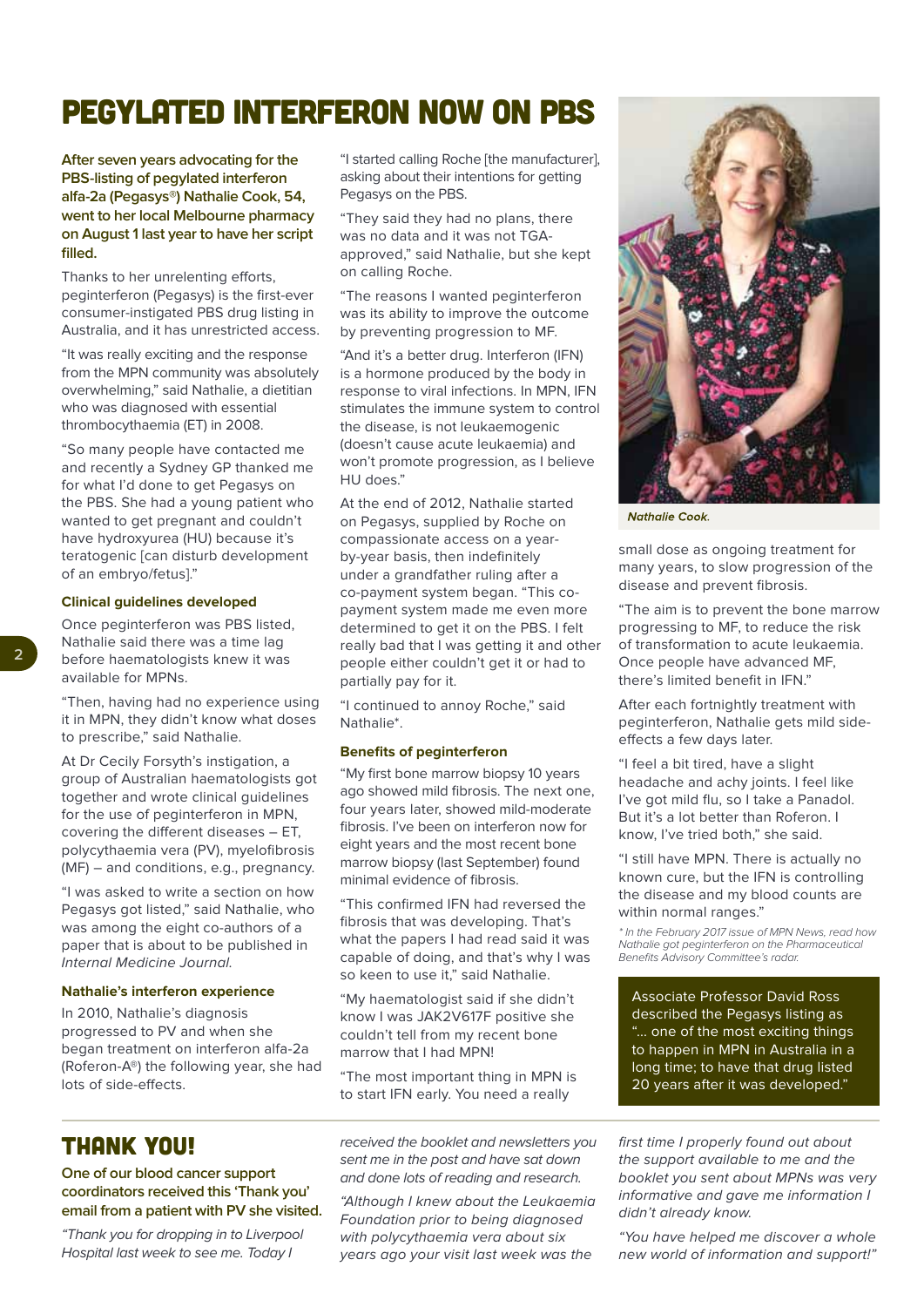## NEW DRUGS AND TRIALS ON MPN HORIZON

**Several trials are in the pipeline for MPN in Australia. One is for a new drug, fedratinib, and another is a 'platform trial' – a new concept that tests multiple different drugs.**

#### **Fedratinib – an alternative to ruxolitinib for some people**

**Associate Professor David Ross describes fedratinib as "a JAK2 inhibitor that is more selective than ruxolitinib".** 

"Fedratinib has shown promising Phase III clinical trial efficacy results, similar to ruxolitinib, but with some different side-effects. Ruxolitinib inhibits both JAK1 and JAK2 and it remains to be seen whether there are clinically important differences between inhibitors that target only JAK2 versus those that target both enzymes," said the consultant haematologist at Royal Adelaide Hospital and Flinders Medical Centre.

"The development of fedratinib was stopped because of neurological toxicity in a very small number of patients.

"The problem was a rare condition called Wernicke encephalopathy, which is related to a deficiency of vitamin B1 (thiamine)," said Dr Ross.

Fedratinib is being resuscitated by its new owner (Celgene) in a new study comparing fedratinib with other available therapies for myelofibrosis (MF). Thiamine levels will he monitored carefully.

"We already know that the drug works," said Dr Ross.

The study is expected to open later this year for people previously treated with ruxolitinib who had a suboptimal response or intolerance.

Dr Ross said having two drugs in the same class that were slightly different could benefit a number of patients for whom one drug may be better than the other.

"It's good to have something new in the pipeline," he said.

#### **Platform trials**

**A platform trial is a study opened in a particular disease in which different drugs and experimental ideas are progressively tested on this common platform.** 

This is a relatively recent idea, according to Dr Ross, that speeds up the time it takes to open a trial because the trial has already been approved. The contracts are in place and some common elements, such as data collection time points and outcomes to measure, have been specified.

This is how it works. When you add drug A to the common platform, a protocol amendment describes details specific to that drug, which is then tested in 15 to 20 people. When this study closes, you plug in drug B, with the extra details specifically related to that drug.

"It means you can get a rolling clinical trial that is pretty much always open," explained Dr Ross.

"I think the concept is very useful. Both academic researchers and drug companies are interested in this approach.

 "Myelofibrosis is the biggest, obvious area of need in the MPNs. MF patients are very sick and severe MF can be very distressing, but that doesn't mean there aren't areas of need in essential thrombocythaemia (ET) and polycythaemia vera (PV)."

#### **First Australian platform trial in MF**

**A platform study for investigatorinitiated trials in MF in Australia is expected to get off the ground within 12 months.** 

A group of Australian investigators has received funding of \$1.6 million over five years through the Australian government Medical Research Future Fund's low survival cancers and diseases project.

Lead investigator for the research project, Improving Survival in Myelofibrosis, is Professor Andrew Perkins from the Australian Centre for Blood Diseases (Monash University). The co-investigators, representing



**Associate Professor David Ross.**

most Australian states, are David Ross, Steven Lane, Cecily Forsyth, Andrew Wei, David Curtis, Jake Shortt, and William Stevenson.

"Our study will enrol people with MF and perform genomic profiling to look for mutations they may have in addition to JAK2, CALR, and MPL," said Dr Ross.

"They would be streamed into

whatever clinical trial was open at the time that looked promising, based on their mutational profiling.

"The ultimate idea is to target therapy better.

"We think one of the reasons why we haven't made a lot of progress in MF is that the disease is actually very diverse. It's not just one disease.

"Some people have very slow growing MF and live for 20 years, while others get very sick very quickly and may die in two to three years," said Dr Ross.

"Although they all have MF, the behaviour of the disease can be very different. If we could better understand the biological features that caused these differences, we might be able to pick the right therapy for the right patient."

#### EXPERT TIPS FOR NEWLY DIAGNOSED

**Here is some important advice for people who are newly diagnosed with an MPN.** 

These tips are from a treatment team assistant who is passionate about

educating patients and other health professionals about MPNs.

She creates a one-on-one connection with her MPN patients and recommends that they:

• ask their haematologist/oncologist, within the first few visits, for resources to better understand their disease, and

are not afraid to ask questions until they fully understand their diagnosis.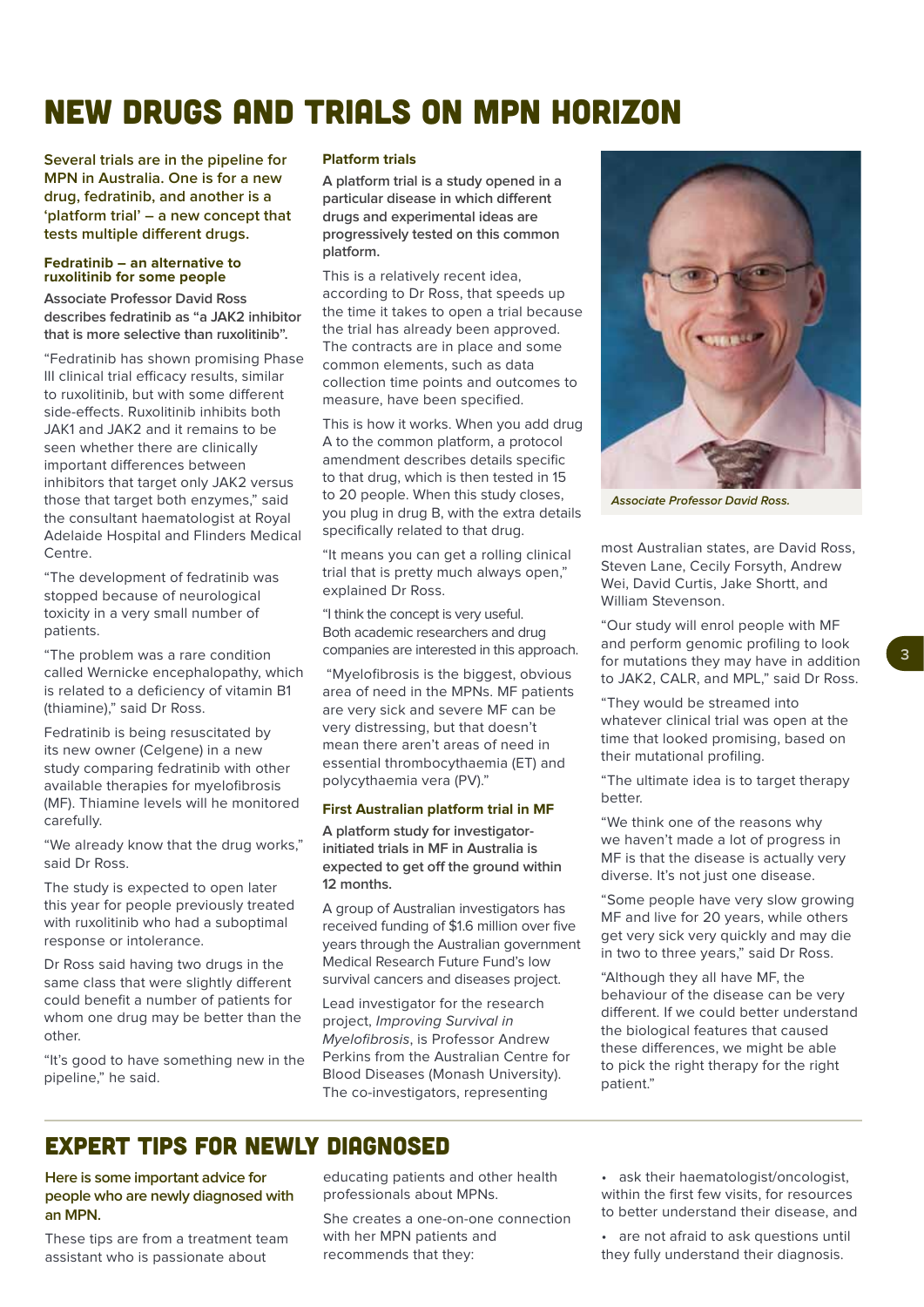## Q&A WITH RUBEN MESA

**Professor Ruben Mesa spoke at a Living with MPN Now and Into the Future seminar in Sydney last year. During his career, the Director of UT Health San Antonio MD Cancer Center (Texas, U.S.) has become an international expert in MPNs. We asked our MPN community what questions they wanted us to put to Dr Mesa. Here is a summary of his responses. His complete answers can be viewed on YouTube: bit.ly: https://bit.ly/2sx9SGu**

#### **Do all people who are JAK2 positive have MPN?**

If we surveyed the general population, scattered individuals would have the JAK2 mutation. But the presence of the JAK2 mutation in someone we suspect to have an MPN generally indicates they do have an MPN; there's a very low false positive rate.

#### **Are MPN Unclassified and MPN Not Otherwise Specified early stages of MPN or sub-types of the disease?**

Historically, we classify individuals with MPNs as either having essential thrombocythaemia (ET), polycythaemia vera (PV) or myelofibrosis (MF). The difficulty is that there are people who fall in between the cracks of those three, and that's where the other terms exist. Those individuals exist along the MPN spectrum but don't fall into any of the three groups.

#### **What is your response to a patient who transformed from ET to PV in <5 years and asks: "Is this to be expected or instability with my condition?"**

It could be that the individual had PV the entire time but for some reason (e.g., iron deficiency) they did not have an increase in their red blood cell count. The main difference between ET and PV, particularly in those with the JAK2 mutation, is a difference in the elevation of their red blood cell count. Some have argued that JAK2-mutated ET and PV are so similar, they should not be considered separate diseases.

#### **In PV, is there any relationship between spleen enlargement and disease progression?**

As we track a patient with PV, the spleen can enlarge as a sign of progression towards MF. So yes; if there is dramatic

enlargement of the spleen, then I'm concerned about progression, but a modest enlargement of the spleen doesn't mean that progression has occurred.

#### **In MPN, will there be targeted therapies that switch off mutated genes?**

We have some targeted therapies such as JAK inhibition therapies. A variety of different technologies are being investigated to target the specific mutations such as gene editing using the CRISPR technology. A current limitation is that for many people with MPN there may be more than one set of genes involved, so editing just one gene may not eradicate the disease.

#### **An 82-year old who has had MF for two years asked about new treatments and research underway.**

There are many new treatments and research is underway for patients with MF, certainly more than several years ago. In addition to ruxolitinib, a range of other JAK2 inhibitors is being tested, and combination approaches are looking at adding other drugs alongside the JAK inhibitors.

#### **"How you feel is just as important as your blood counts."**

#### **Are there any developments with the CALR mutation? Is CALR a forgotten brother of the JAK2 mutation?**

The CALR mutation is an area of intense focus. It is a different mutation in that it may be open to certain types of treatment that might not be applicable for JAK2. The JAK2 mutation is located deep within a cell while CALR has a presence on the cell's surface that might make it amenable to being targeted in different ways to JAK2. At the moment, none of our medicines are specific for a JAK2 mutation versus a CALR mutation. But I can definitely say that people are specifically looking at distinct treatment options for CALR-mutated patients.

#### **Someone with JAK2+ early-PV asks: "Why is there not early intervention when I'm in better health, rather than waiting till my symptoms are worse and I'm not well?"**

I'm empathetic about the stress of watching and waiting with PV, but it reflects the limitations of the therapies available to us. I do think in the future we will treat all patients with MPNs from the time of diagnosis. Whether it makes sense to do that now, with hydroxyurea,

interferon or ruxolitinib, I don't know. For some folks, maybe. Treatment from the time of diagnosis is limited now, because of our therapy options, but that will evolve.

#### **How long can a patient with secondary MF take ruxolitinib?**

Whether a patient can take ruxolitinib is independent from whether they have MF or PV. There are patients who have been on ruxolitinib since 2007 and there does not seem to be any cumulative negative side-effect over time. So in theory... indefinitely.

#### **A person with PV, who has noticed a significant decrease in eye function, asks: "Are there possible negative sideeffects of treatments on the eyes?"**

MPNs can impact vision but it is in the minority and a haematologist and an eye specialist would need to be involved. Interferon can theoretically have eyerelated side-effects through inflammation or other types of problems. It's not common but can occur and may be a strong reason to discontinue interferon and go on to a different therapy.

#### **Another person asks if unbearable tension headaches could be due to the interferon she's had since 2013?**

Headaches are always a complex thing to sort out. MPNs can make headaches worse and MPN treatment can aggravate them. Medications also can help by improving the blood counts that might trigger headaches. When it comes to medication-related sideeffects it is difficult to know. Sometimes the only way to know is by taking a break from the medication and using an alternative way to control blood counts, to see if the headaches really resolve.

#### **A patient with PV, JAK2 and DVT since March 2016 has a range of issues – constant tingling through his body, foot numbness and cramps, low iron, and irritability – asks: "Is there a solution or does one have to accept all this as a way of life?"**

Iron deficiency might be aggravating many of these symptoms. Uncontrolled symptoms in PV can be a reason for starting a therapy or changing to different therapies. I would not accept feeling poorly with PV and would work through changing medications to improve things further. Once the medications are optimised, we would try to improve the symptomatic benefit through yoga, physical activity and nutrition.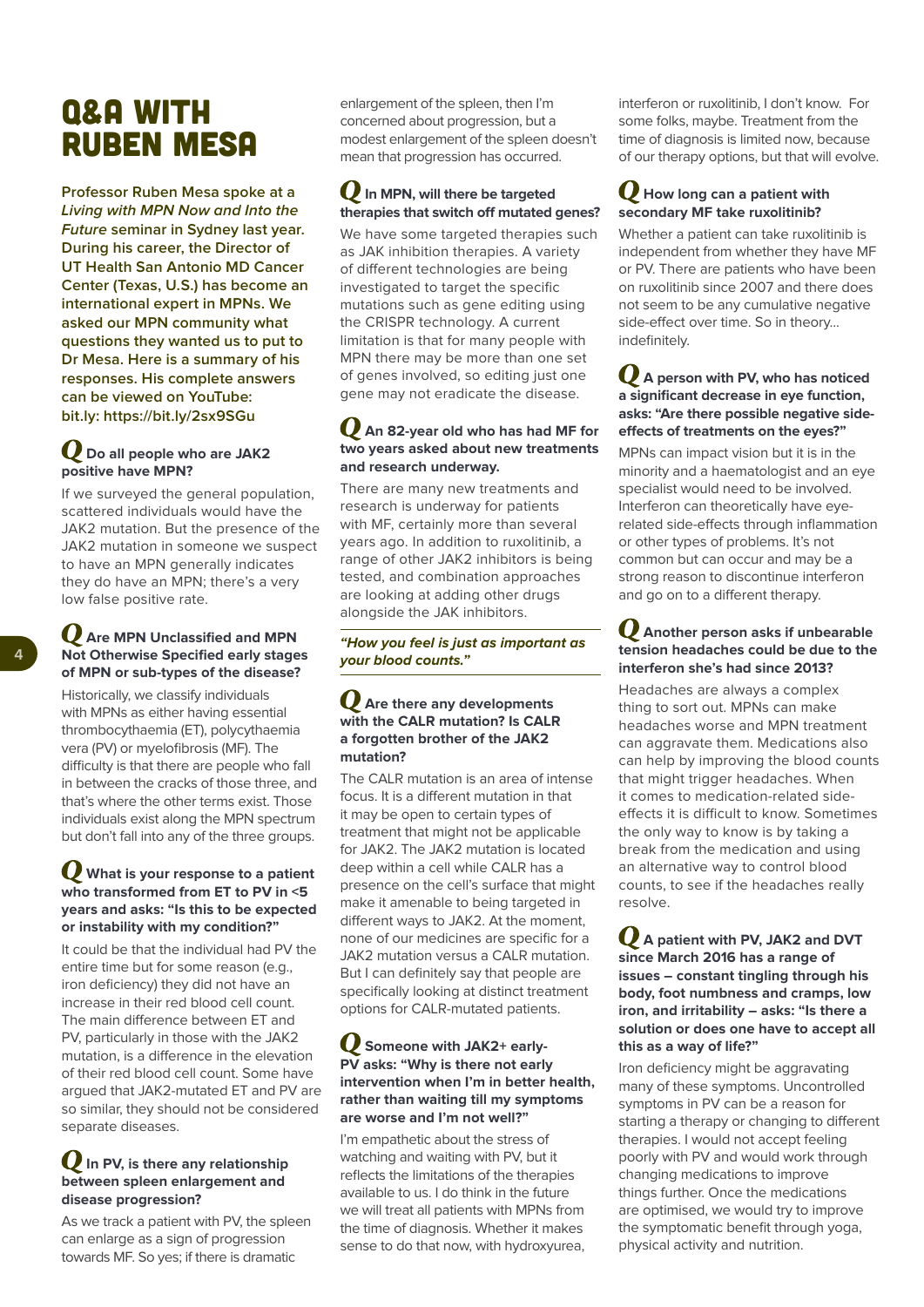**Another person with debilitating fatigue, breathlessness, constant pain and who struggles to perform everyday duties, asks how best to convey her MPN symptoms to her medicos. "They look at my bloods and me and tell me how well I'm doing!"**

MPN patients have several challenges. They feel different from what their blood counts reflect and may be less ill than the other [acute blood cancer patients] their haematologist sees in the clinic, and by comparison they don't get the same intensity of treatment. We are working collaboratively to develop an app to allow individuals to track their symptoms so they can be shared with their specialist. How you feel is just as important as your blood counts.

#### **Several people asked about itching, which they find distressing, especially in contact with water. "Is there a remedy for the itching and prickling I get with MPN?"**

Itching is a real, biological symptom of MPN, caused by white blood cells migrating to the skin. Water can be a trigger and some people find alternative ways of drying helpful; air drying or avoiding rubbing motions. UV light can be beneficial by calming down the white blood cells under the skin but must be balanced against the risk of skin cancer. Certain antidepressants have an antiitch benefit because of the inhibition of serotonin and while some anti-histamines are beneficial they have a sedating effect. For a patient with PV who has failed other things, ruxolitinib is a strong consideration.



Professor Ruben Mesa and Leukaemia Foundation blood cancer support coordinator, Greg Zotos

#### **Dr Mesa, you and your team are investigating the effectiveness of complementary therapies to help with issues like fatigue, night sweats and itching. What therapies are you looking into?**

It was clear that solely adjusting the medications of MPN patients was not normalising things. I'm fortunate to lead a group of collaborators investigating a spectrum of different treatments. Our group has helped identify the difficulty of MPN symptoms, their classification and understanding. We're looking at physical activity, yoga, meditation, nutrition, and a cognitive therapy called acceptance and commitment therapy; a form of mindfulness which attempts to manage a key stressor of an MPN – the uncertainty of the future – so it doesn't ruin your day-to-day life.

Physical activity is crucially important and incredibly helpful in MPNs. Not just the activity of daily life but uninterrupted physical activity for at least 20 minutes, such as sustained walking without stopping.

**Someone with PV, JAK2, whose platelets are 27 and spleen is 17cm said: "I've read more in the last two hours about the disease than I had for 20+ years. Why are we left in the dark?"**

There's a lot of accurate information out there, but not all of that is specific or relevant to you. So not only taking information but framing information for what it means to you is a key part and it's important that all the information you digest is done in partnership with your haematologist.

### LISTEN TO OUR ONLINE CONTENT

**The Leukaemia Foundation has installed a 'text to speech' service on our website so people visiting [leukaemia.org.au](leukaemia.org.au/research) can listen to the content of our webpages and online PDF and word documents.**

From our research, we understand that during treatment many people experience some difficulties with concentration, reading and information retention (often known as 'chemo brain').

The Leukaemia Foundation has installed an online product called ReadSpeaker so people can now choose to listen to information about all the different blood cancers including MPN. Also, our support services, our disease information booklets, even this issue of MPN News!

The listening tool is not only useful for those affected by chemo brain, but also people with low literacy, vision impairments, English as a second language, and others who just prefer to listen to our content rather than read it.

To activate ReadSpeaker, click on the 'Listen' icon; usually found at the top left of the page you want to read. When in 'play' mode, the words that are being spoken are highlighted.

#### **MYELOPROLIFERATIVE NEOPLASMS (MPN)**

**WHAT IS MPN?** 

 $\rightarrow$  5 percent  $\rightarrow$ 

 $-4$  in  $-1$  if  $-1$ 41 A. X

#### **WHAT IS MPN?**

Myeloproliferative neoplasms (MPN) are a group of disorders in which the bone marrow stem cells grow and reproduce abnormally, in MPN abnormal stem cells produce excess numbers of one or more types of blood cells (red cells, white cells and/or platelets). These abnormal cells cannot function properly and can cause serious health problems unless 3 property treated and controlled. MPNs are chronic diseases that, in most cases, remain stable for many years and progress gradually over time.

> You can also download the audio as an MP3 file, or highlight text and listen to a translation through Google translate.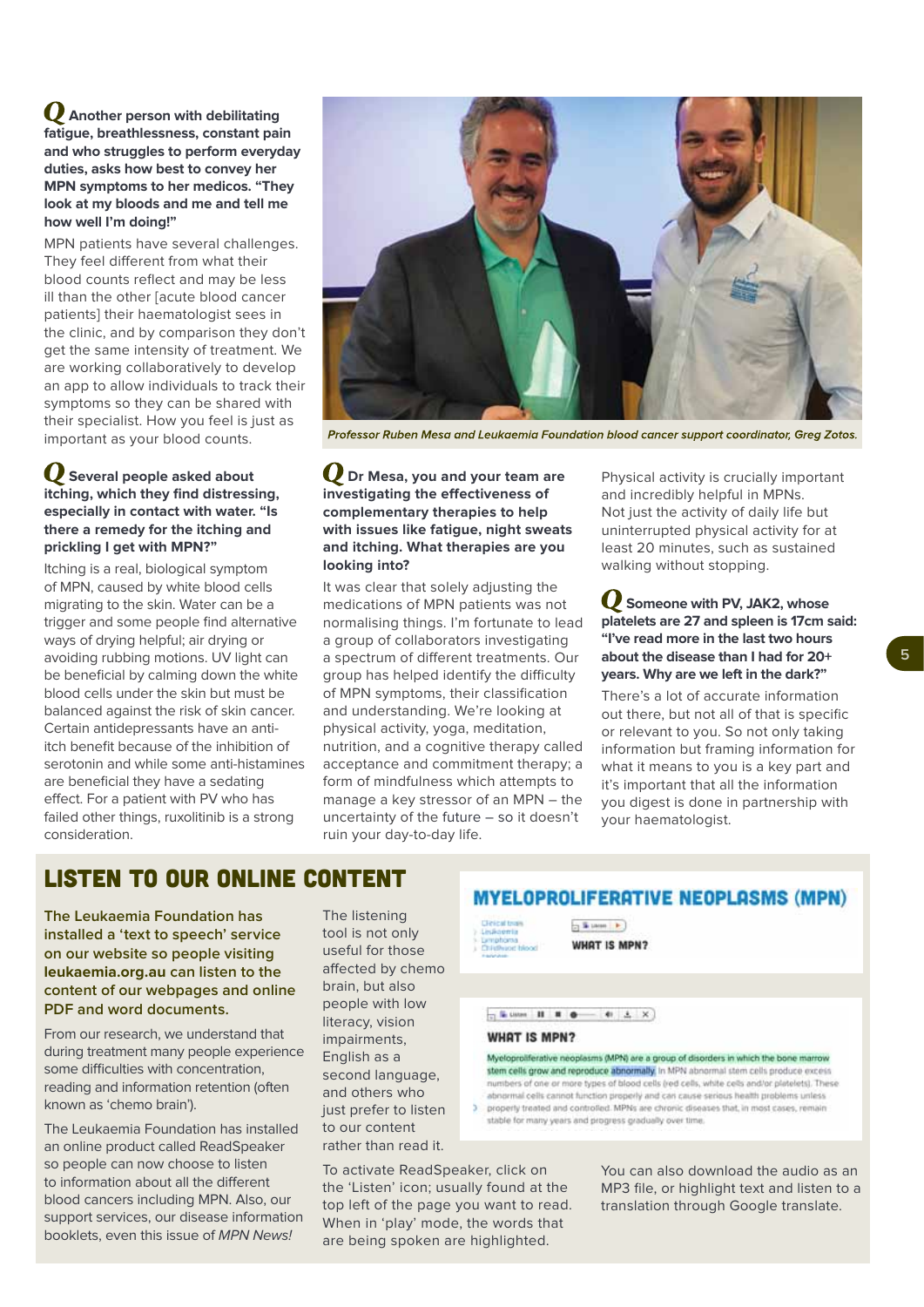## OUR NEW RESEARCH STRATEGY INVESTS IN INNOVATION

**The Leukaemia Foundation's new research strategy supports medical research that drives rapid advancements in treatments, encourages the careers of promising scientists and discovers new diagnostics and novel therapies.**

Giving Australians with blood cancer access to global clinical trials is another key aim.

CEO, Bill Petch said this new research framework came from consulting with the Leukaemia Foundation's stakeholders over the last two years.

"We have turned our attention to investment in innovation – in diagnosis, treatments and improving quality of life across the blood cancer spectrum," said Bill.

"And by forging new, strong, research partnerships with leading research

CONTINUED: BRUCE'S CHESS SETS PROVIDE A MEANS OF THERAPY

"I've been told if it's not controlled it can be fatal, and can further progress to acute myeloid leukaemia," said Bruce.

"The good news is… some people I've met have been 'virtually cured,' which is a source of inspiration."

Having MPN has had a major effect on Bruce's business and daily activities and changed his mental outlook.

"Fatigue is the catalyst for this change. I start feeling very tired around 2pm, then I'm out for the count," said Bruce.

"When I wake, it feels like I've been under an anaesthetic and it takes almost a half hour to come to my senses."

At first, Bruce's reduced ability to function got him down. But as a firm believer in positive thinking and the power of the mind, he was able to persevere.

"You do go through depression at times, but you have to try and keep positive. You can't rely on other people to inspire you. Positivity has to be selfmotivated," he said.

No longer able to do many of the things he wants to, such as playing golf, he now makes the effort to keep personally busy with other activities.

agencies, including HSANZ, Cancer Australia, the Centre for Blood Transplant and Cell Therapy's Centre of Research Excellence, our new research program is powered for maximum impact.

"Our research priorities are understanding the biology of blood cancers, tailor-made therapies to treat each patient's cancer and the psychosocial aspects of blood cancer.

"Other key areas will include innovative clinical trials, new therapies and prevention research which includes investigating risk factors and possible causes of blood cancers."

Our current (2017-2019) multi-million dollar funding commitment to research will grow over coming years in line with generous support from the community.

Bruce had to drastically cut down his work schedule due to his treatment plan but that in turn freed up time and enabled him to pursue one of his passions.

Earlier in his career, Bruce was a master craftsman patternmaker and model maker and although he had long aspired to making a large and unique chess set, he'd never had the time.

"I started handcrafting the chess pieces a long time ago, but it was more of a hobby," Bruce explained.

Making an entire chess set takes him around two months. So far, he has completed two sets, is working on a third, and hopes these "unique works of art" can be utilised to raise funds for MPN research.

"When I'm making the chess sets, my mind is in the alpha level and I can spend up to five hours on something and not notice time passing by. It is a really positive natural therapy for keeping my mind positive," said Bruce.

"I feel for me this is my best positive healing process. I'm not concentrating on my pain or personal issues and challenges, and simply enjoy the moment.

"My advice to others with an MPN is to do something creative or something they get a lot of personal enjoyment from. This can be substantially beneficial," said Bruce.



**Bill Petch, Leukaemia Foundation CEO.** 

To find out more about our new research program visit: **www.<leukaemia.org.au/research>**

He also benefits from regularly attending the Leukaemia Foundation's Coffee, Cake and Chat social groups for people living with MPN, both in Brisbane and on the Gold Coast.

He said the people he meets at these get togethers are a constant source of inspiration. In particular, two people with PRV who he keeps in touch with, he describes as his "blood sisters".

"I think talking to other people with an MPN is really helpful. I take my hat off to the Leukaemia Foundation for arranging things like this."

Bruce is also writing a book which he hopes will inspire others going through hardship in their lives. It's about the importance of having a positive mindset and his belief in controlling your mind.

"If you can control your mind, you can control anything," said Bruce.

"I thought, now I've got MPN I realise the importance of completing my book as it could help others with blood cancer."

Bruce's diagnosis has given him a fresh outlook on life and has allowed him to appreciate life more.

"I wake up in the morning, take my dog, Moet for a walk and celebrate another day. I no longer take things for granted in my life and appreciate everything around me more."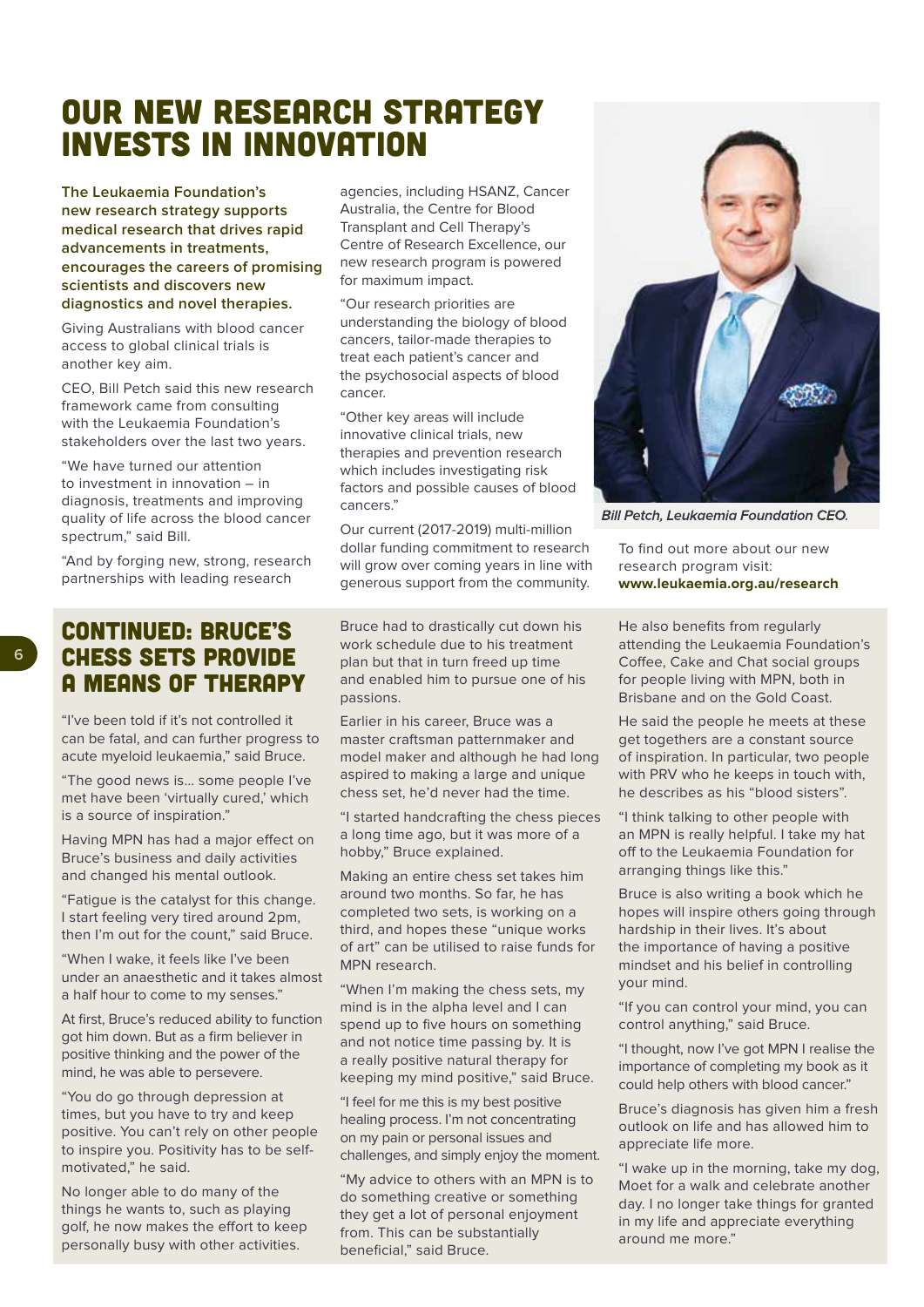## TALKING HUMANITY IN HEALTHCARE WITH DAVID JOSKE

**As significant progress was made in blood cancer research, Professor David Joske became concerned a decreasing focus on the 'patient experience' meant the humanity in healthcare was being left behind.**

Dr Joske has dedicated 20 years to humanising the treatment journey for Australians with blood cancer.

It began with his observation as a young consultant in the mid-90s at Sir Charles Gairdner Hospital (Perth) that "we were making a meal of this business of managing people with cancer".

"I witnessed a lot of distress with delays with appointments and poor communication," he said.

"My colleagues and those in nursing felt we were getting less and less time with our patients. We couldn't express that we cared for them… we tended to make people feel they were on a production line.

"I have pretty much dedicated my whole professional life since then to trying to find ways to improve the cancer journey."

A chance comment from a patient in 1998 prompted Dr Joske to challenge the status quo; to embrace a more personal, open-minded approach to care.

"A lot of my patients were trying complementary and alternative therapies but felt they couldn't discuss them with their medical team," explained Dr Joske.

"This wasn't acceptable and created a barrier between me and my patients. I needed to become a doctor who showed an open mind on this."

Reading up on an area traditionally rejected by modern medicine, Dr Joske found more evidence than he expected in the field of complementary therapies.

Not complementary medicines (herbs and supplements) which Dr Joske believes are "best avoided in mainstream treatment" but diet, stress and exercise, which he said are "terribly important".

The chance came to develop and introduce a new approach to mainstream care with the opening in 2001 of the Cancer Support Centre at Sir Charles Gairdner Hospital with:

- A quiet meeting place where volunteers from all walks of life assist with patient queries.
- Information and resources for patients on support services, like those provided by the Leukaemia Foundation.



**Professor David Joske's 'Humanity in Healthcare' presentation at the Leukaemia Foundation's National Blood Cancer Conference (Melbourne, September 2018) can be viewed at:<https://bit.ly/2RFQHnJ>**

• A range of safe and supervised complementary therapies, "that major medicine had rejected for thousands of years", including acupuncture, yoga, music therapy, massage, reflexology, aromatherapy, Qigong, craniological massage and hands-off massage techniques.

The therapies were not only offered to patients, the effects were measured because there was a lot of push back and scepticism.

"The best answer was to gather as much evidence as possible" said Dr Joske.

"Even the most sceptical general practitioners will respond to good quality evidence if you can provide it."

There is a huge demand for these complementary services. The centre sees 100-150 people each week and as it grew and research progressed, it became Solaris Cancer Care in 2006, then the Cancer Support Association with an off-health campus facility where the focus is on survivorship initiatives.

#### **"I have pretty much dedicated my whole professional life since then to trying to find ways to improve the cancer journey."**

While Dr Joske is a big advocate for complementary therapies, he acknowledges that traditional treatments like chemotherapy are an essential part of a patient's treatment journey.

"I regard chemotherapy, which is still the main part of most people's initial treatment, as an investment, like a bank loan," he said.

"It's a long-term investment and you make the investment in terms of the short-term costs; feeling crappy, needles, drips, blood tests, and all the visits to hospital.

"But the return on investment can be life itself... so the short term all-in cost on the immune system is well worth it."

Dr Joske said the key to surviving and thriving through a diagnosis is the patient realising they have the right to manage their cancer in a way that is best for them.

"As I've matured as a consultant with the grey hair, I've come to see this topic as the lifestyle management of your cancer. I talk to people under my care with a very open mind on what they want to try," said Dr Joske.

"We're going to improve cure and remission rates, but there's always that personal experience: the worst day of your life where you're told you have cancer.

"You have to get your head around your life changing forever, then come up with how you're going to manage your situation."

Dr Joske's most important advice is to exercise.

"In the bad old days we told cancer patients, when they felt tired during treatment, they needed to rest. Turns out that was not good advice," he said.

"Then we went through a phase of telling people to go on walks. Turned out that wasn't going to cut the mustard either.

"What's needed is some resistance exercise as well, because cancer drugs and steroids tend to dissolve muscle and the only way to get muscle back or to maintain it is to use it."